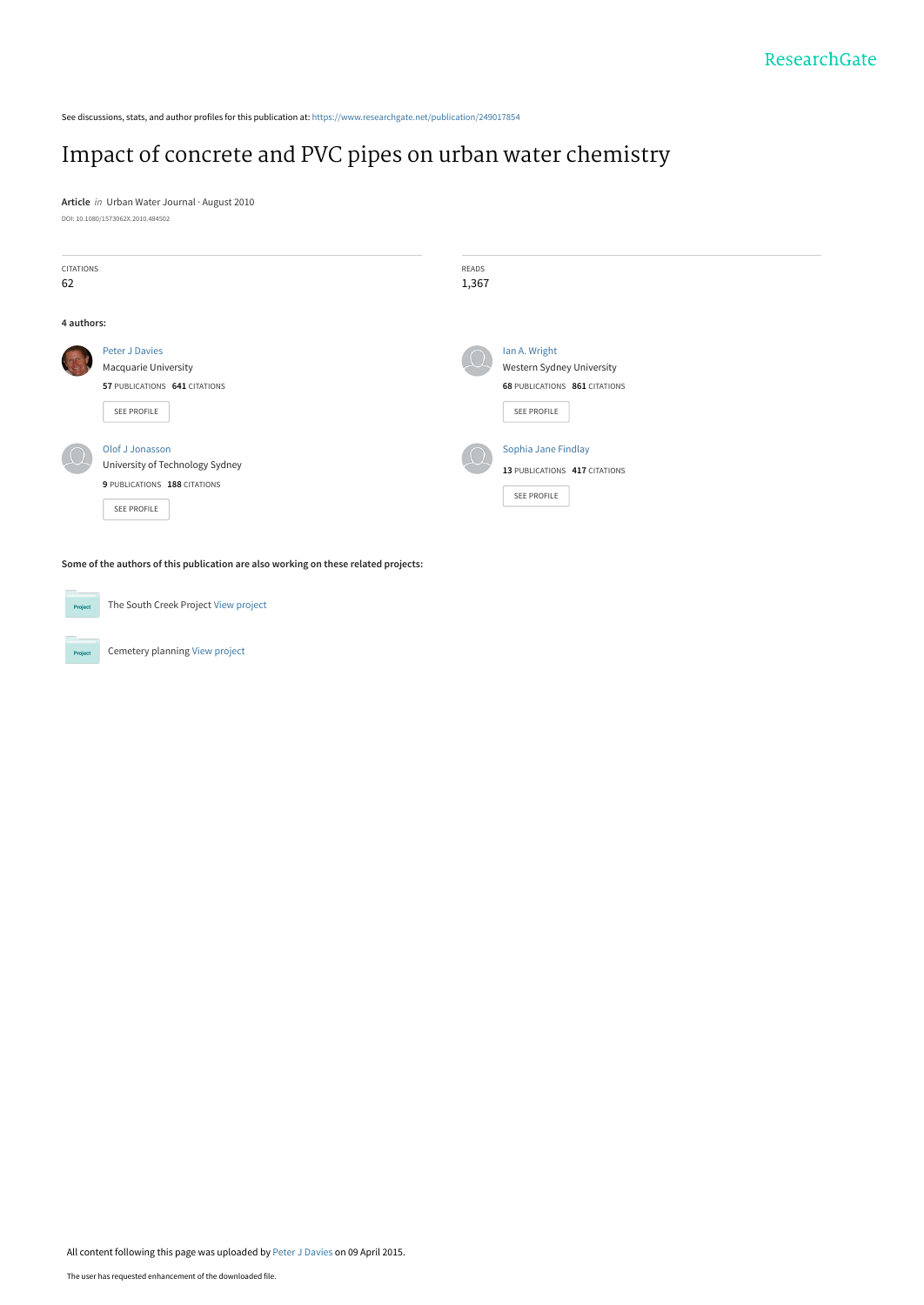

# **Urban Water Journal**

Publication details, including instructions for authors and subscription information: <http://www.tandfonline.com/loi/nurw20>

## **Impact of concrete and PVC pipes on urban water chemistry**

P. J. Davies  $a^b$ , I. A. Wright  $c$ , O. J. Jonasson  $^a$  & S. J. Findlay  $^a$ 

<sup>a</sup> Corporate Planning and Sustainability, Ku-ring-gai Council, Locked Bag 1056, Pymble, NSW, Australia, 2073

<sup>b</sup> Macquarie University, Sydney, Australia

<sup>c</sup> University of Western Sydney, Locked Bag 1797, South Penrith Distribution Centre, 1797, NSW, Australia

Published online: 10 Aug 2010.

**To cite this article:** P. J. Davies , I. A. Wright , O. J. Jonasson & S. J. Findlay (2010): Impact of concrete and PVC pipes on urban water chemistry, Urban Water Journal, 7:4, 233-241

**To link to this article:** <http://dx.doi.org/10.1080/1573062X.2010.484502>

## PLEASE SCROLL DOWN FOR ARTICLE

Full terms and conditions of use:<http://www.tandfonline.com/page/terms-and-conditions>

This article may be used for research, teaching, and private study purposes. Any substantial or systematic reproduction, redistribution, reselling, loan, sub-licensing, systematic supply, or distribution in any form to anyone is expressly forbidden.

The publisher does not give any warranty express or implied or make any representation that the contents will be complete or accurate or up to date. The accuracy of any instructions, formulae, and drug doses should be independently verified with primary sources. The publisher shall not be liable for any loss, actions, claims, proceedings, demand, or costs or damages whatsoever or howsoever caused arising directly or indirectly in connection with or arising out of the use of this material.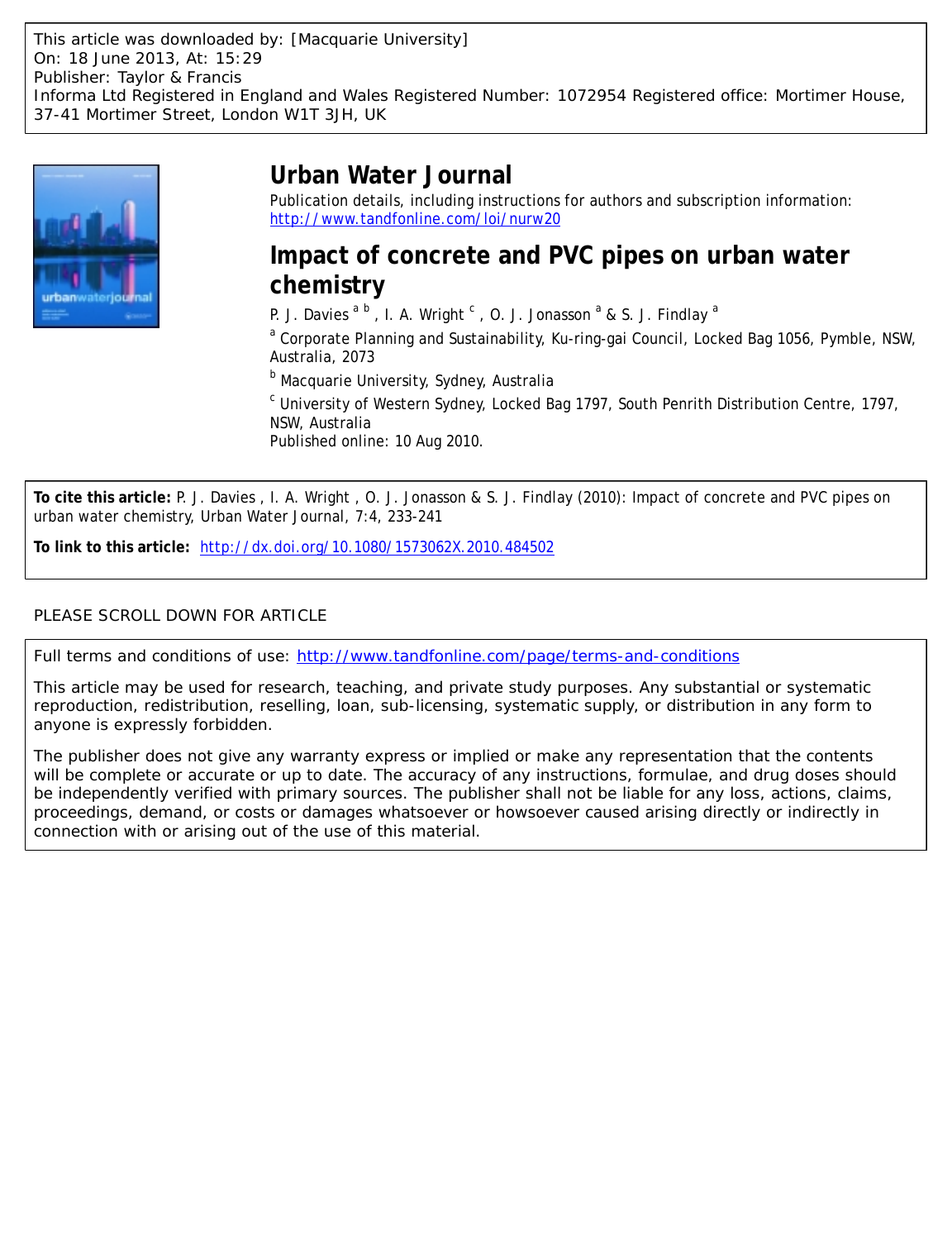

## RESEARCH ARTICLE

Impact of concrete and PVC pipes on urban water chemistry

P.J. Davies<sup>a,b\*</sup>, I.A. Wright<sup>c</sup>, O.J. Jonasson<sup>a</sup> and S.J. Findlay<sup>a</sup>

<sup>a</sup>Corporate Planning and Sustainability, Ku-ring-gai Council, Locked Bag 1056, Pymble, NSW, Australia 2073; <sup>b</sup>Macquarie University, Sydney, Australia; <sup>c</sup>University of Western Sydney, Locked Bag 1797, South Penrith Distribution Centre, 1797 NSW, Australia

(Received 27 July 2009; final version received 7 April 2010)

Waterways contain a chemical signature of catchment land use, climate and geology. This is increasingly being influenced by the urban landscape and particularly the composition of materials and activities that occur on impervious surfaces. This paper examines the degree and extent of two types of drainage materials, concrete and PVC, on urban water chemistry. This study found that water collected from a zinc and slate/tile roof and stored in a plastic rain tank (roof water) was acidic (pH 4.79) and had low bicarbonate concentrations (0.5 mg/l), water from an undeveloped catchment (reference creek) was mildly acidic (pH 5.5) with bicarbonate concentrations of 1.7 mg/l while water from a stream draining a residential catchment (urban creek) was mildly alkaline (pH 7.35) with bicarbonate concentrations of 36.3mg/l. The three types of water were then circulated through a concrete pipe or PVC pipe for 100 min and measured for a range of water chemical attributes. Roof water and water from the reference creek reported a significant increase across a range of analytes, most notably bicarbonate and calcium levels when passed through the concrete pipe, while water from the urban creek changed a lesser amount. When passed through the PVC pipe the changes in water chemistry were significantly less for roof water and urban creek water. The data suggests that in-transport processes from concrete drainage systems are having a significant influence on water chemistry, particularly where inflow is acidic. The major factor identified in this study could be attributed to the dissolution of calcium, bicarbonate and potassium ions from the concrete pipe. This could impact on receiving environments that are naturally acidic and low in bicarbonate, such as those in northern Sydney. The implications of this study point towards a need to consider the type of materials used in urban drainage networks if water chemistry and stream ecosystem health is to be protected.

Keywords: diffuse pollution; hydrogeology; integrated urban water management; stormwater quality; sustainable urban water management; water sensitive urban design

#### Introduction

The use of pipes and culverts to convey urban runoff has become a ubiquitous treatment used by drainage engineers around the world. This has come from the necessity to mitigate and manage the risk of flooding. More recently, water sensitive urban design (WSUD) or low impact development (LID) has entered the domain of the engineering, physical scientists and landscape architects such that urban runoff is no longer confined to the management of flood or overland flow prevention rather now takes a broader view of water within its catchment (Meyer et al. 2005).

As most of the world's population live in cities (Grimm et al. 2008), there is a growing concern about the degradation of urban waterways by urban and human activity (Aplin 2002). There have been numerous studies describing the generally poor quality of

runoff from various urban surfaces such as roofs (Bridgman 1992, Garnaud et al. 1999), roads and other transport related surfaces (Sartor and Boyd 1972, Schuler 1987, Ball et al. 1998, Drapper et al. 2000, Shinya et al. 2000) and impervious surfaces generally (Ladson et al. 2006, Conway 2007). Many studies have sought to quantify the degree to which urban stormwater adversely influences waterway health (Dunne and Leopold 1978, Klein 1979, Hall and Ellis 1985, Walsh et al. 2001, Hatt et al. 2004, Walsh 2006).

Scientific studies, and waterway managers, have often focused their attention on diffuse pollutants in urban waterway including nutrients, hydrocarbons, metals, particulates, oxygen demanding substances and micro organisms (such as pathogens and indicator bacteria). This work has influenced regulatory standards or similar guidelines (e.g., McKay and Moeller

ISSN 1573-062X print/ISSN 1744-9006 online © 2010 Taylor & Francis DOI: 10.1080/1573062X.2010.484502 http://www.informaworld.com

<sup>\*</sup>Corresponding author. Email: pdavies@kmc.nsw.gov.au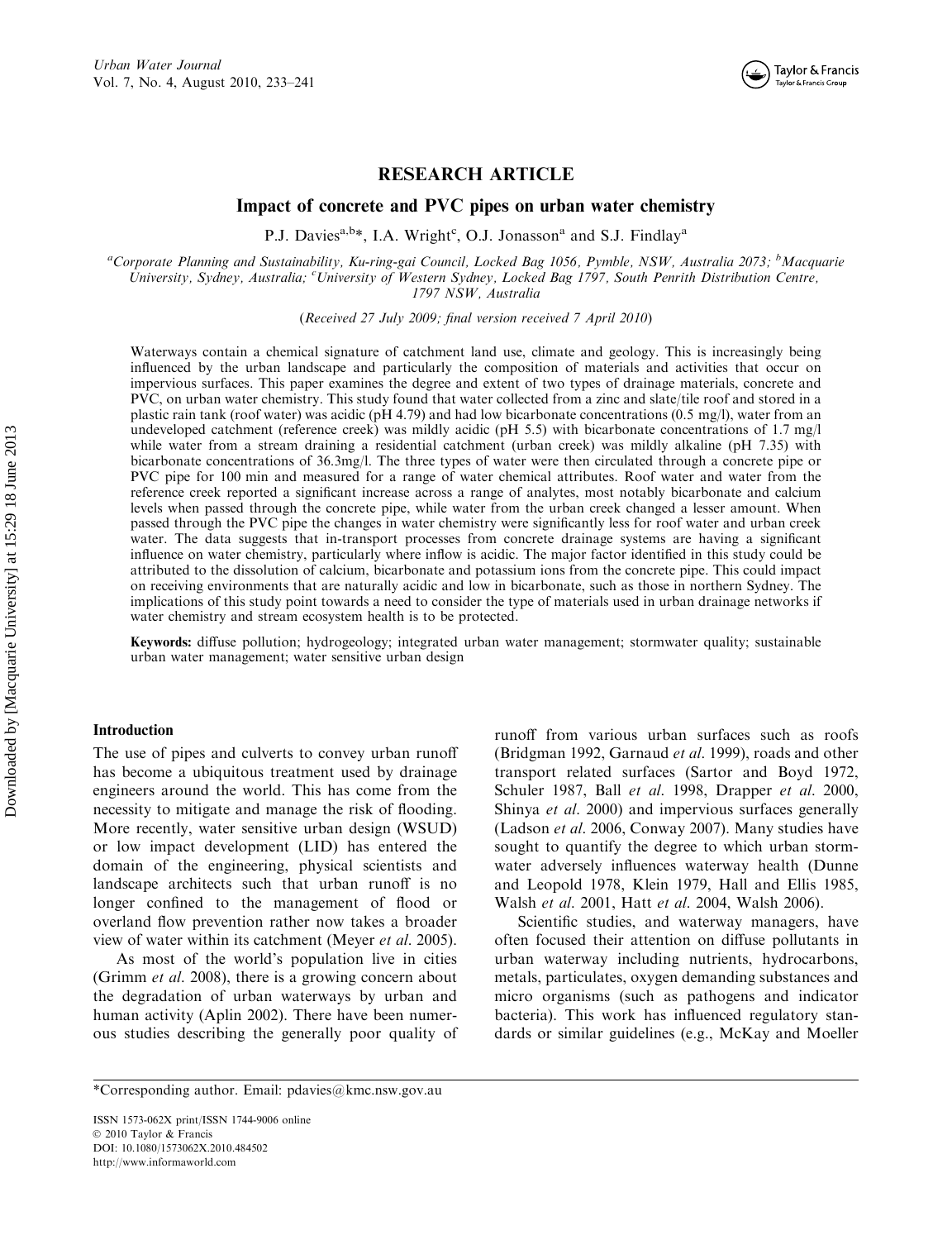2002) as issued by government for urban runoff (Austroads 2003) and other water sources (ANZECC and ARMCANZ 2000).

The challenge for those within the urban water profession is to protect both water quality and the ecological health of urban waterways (Aplin 2002). A number of researchers (e.g., Meyer et al. 2005, Lawrence and Breen 2003) have sought to encapsulate both perspectives and have identified a number of interrelated factors that influence waterway health. This has been aptly described by Meyer et al. (2005) as the ''urban stream syndrome''. This considers not only the quality of water but also factors such as stream hydrology and the degree of connection of the urban drainage network directly into waterways.

When describing the role of urban land use and its impact on urban water pollution, the processes that lead to changes in pollution loads have generally focused on build-up and subsequent wash off of contaminants (Lawrence and Breen 2003). Build-up is a combination of wet and dry deposition, point source and diffuse pollution, while the transportation process, such as wash off, has focused on surface flow processes or in-stream erosion.

Missing in the discussion to date is the role of the drainage network itself with respect to contributing to the in-transport pollution load and also the natural ionic balance and how this may impact on ecological health.

While focusing on the hydrogeochemistry in Hong Kong, Leung and Jiao (2006), investigated the quality of water that came in contact with the basements and foundations of high-rise buildings that are periodically or permanently below the water table. Leung and Jiao (2006) concluded that the dissolution of concrete from the foundations was most likely to be responsible for the chemical signature reporting a high pH and high levels of bicarbonate, calcium and other ions associated with concrete. Whilst this could be seen as another source of diffuse pollution within the urban landscape it identifies a new area for investigation. Conway (2007) investigated changes in pH as related to catchment imperviousness, and while that study noted an increase in pH coupled with an increase in impervious surfaces, it did not identify the materials that comprise the drainage system as a possible causal factor.

Hart and McKelvie (1986) reviewed the chemical nature of Australian inland waters that focussed on the importance of the natural ionic balance of waterways. They discussed the importance of the composition and relative proportion of the major ions (Na, Ca, Mg, K,  $HCO<sub>3</sub>$ , Cl, SO<sub>4</sub>) which responded to the chemical nature of each waterway depending on atmospheric and/or catchment geological sources of ions.

Within the northern suburbs of Sydney, urban waterways have previously been found to have significantly different chemistry and ecology to that found in nearby non-urban waterways (Wright et al. 2007). Dry weather water quality was highly dissimilar with higher levels of alkalinity and electrical conductivity at urban streams. Urban waterways were generally circumneutral to slightly alkaline while undeveloped (natural) streams were acidic (Wright et al. 2007). As a result of these observations, this current study was developed with an objective to explore the existence of any causal link between the water chemistry in urban streams and the materials comprising the urban drainage system.

#### Methods

#### Study area

Research was undertaken within the Ku-ring-gai local government area (LGA), situated north of Sydney City at 33°45'20"S and 151°9'0"E. Development across the Ku-ring-gai LGA, is dominated by low density residential housing on block sizes around 940  $m<sup>2</sup>$ with little commercial and no industrial development. The LGA is  $84 \text{ km}^2$  with one-third bushland and has a population of 101,000 (ABS 2007).

The geology is characterised as Wianamatta Shale overlying Hawkesbury Sandstone on ridges with the deeply incised valleys and streambeds dominated by exposed Hawkesbury sandstone (NSW Department Mineral Resources 1983). The soil type is closely related to the underlying geology and is generally described as poor in both structure and geochemistry (Herbert and Helby 1980). A notable characteristic of the northern suburbs of Sydney is that development has occurred on the upper and flatter sections of the catchment while the steeper incised valleys contain remnant bushland and modified streams. The intermittent and ephemeral streams that would have existed in the upper reaches of the catchment have largely been replaced by concrete pipes that discharge to either the permanent or intermittent streams within the steeper sections of the landscape and narrow valley floors.

#### Study design

Three types of water were used in this study: roof water, urban stream water and non-urban reference stream water. Each type of water involved collection and mixing from two different sources within each category to help ensure that the sample used in the experiment was representative of water quality of that type in the study area. Rainwater was collected from two sources within the LGA: a 100% zincalume roof and the other had an 80% slate and 20% ceramic tile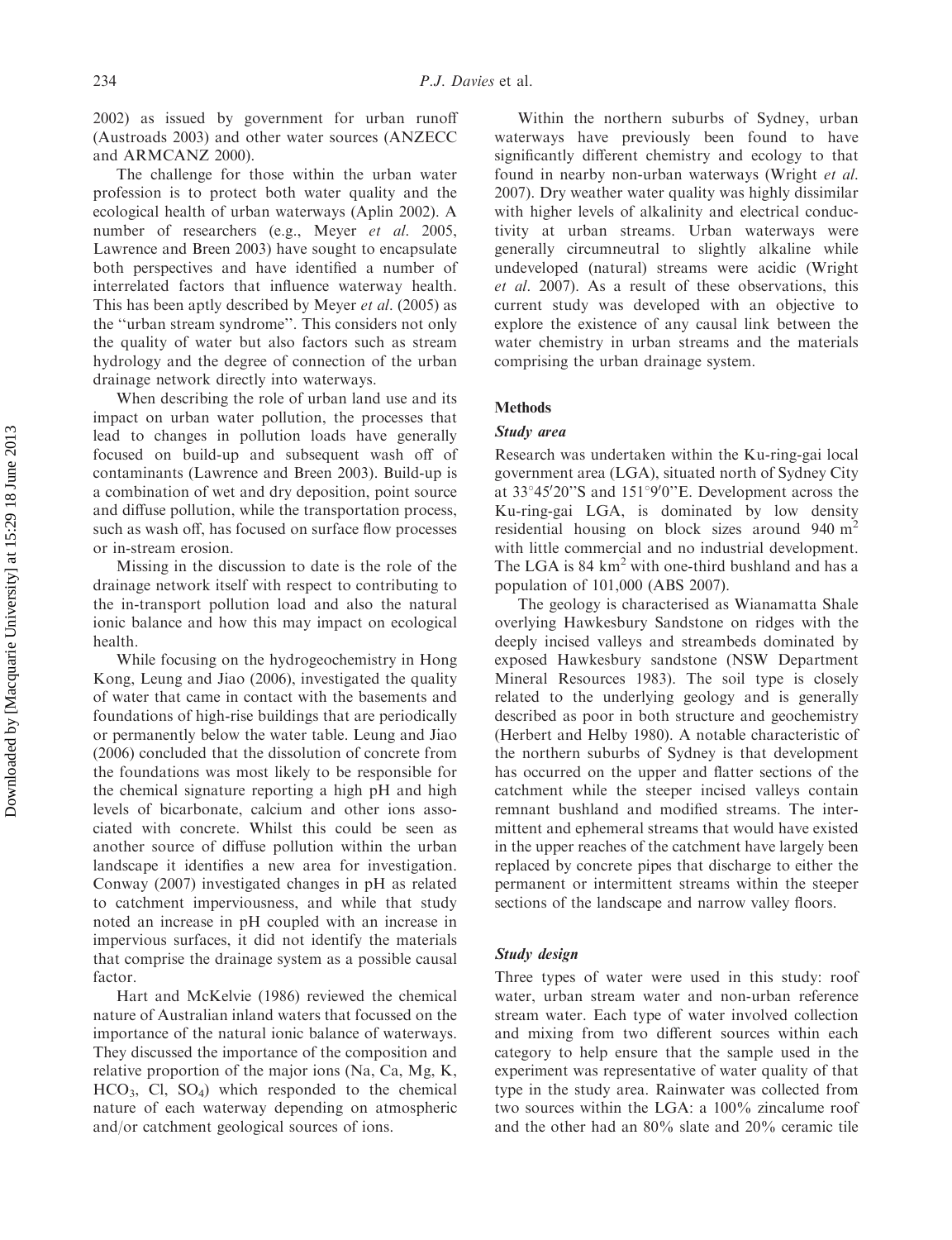roof. Both rainwater samples were stored for approximately two weeks in an on-site plastic rainwater tank prior to sampling. Urban stream water was collected from two creeks within the Ku-ring-gai local government area (Falls Creek and Quarry Creek, Table 1). In each case samples were taken immediately downstream from the urban/bushland interface. Reference creek water was taken from two creeks draining predominantly naturally vegetated, non-urban catchments, within the Ku-ring-gai Chase National Park, Salvation Creek and McCarrs Creek (Table 1).

Water samples were collected from the rainwater tanks (roof water) and from the urban and non-urban creeks on the same day as the experiment. Samples were collected in clean 20 litre plastic jerry cans, and were stored in the shade prior to their use. The weather was overcast and dry and the flow in all waterways was typical of dry weather (low flow) conditions.

A polyvinylchloride (PVC) and steel-reinforced concrete pipe was fixed to a frame with a 6.5% and 7.5% grade respectively, the higher grade for concrete chosen to counteract the higher roughness of the pipe. Each pipe was previously unused and was 1.4 m in length. Equal portions of the same water type were mixed to make a composite sample. These were divided into two batches, each with a volume of 20 l. Each water type was manually circulated using buckets, with the water delivered to the pipes through an antiscouring device at a rate of approximately 0.2 l/s for 100 min. Prior to the commencement of sampling, each pipe was flushed with surplus sample water of the type to be used in order to remove any residue chemical or particulate matter.

Water samples were collected at five instances over the 100-min period. The first were prior to commencement of flow through the water pipes, and then every 25 min. Three replicates were collected on each occasion. These samples were analysed at a commercial quality-assured laboratory for total alkalinity (bicarbonate, hydroxide and carbonate) and other major dissolved major anions and cations (calcium, sodium, magnesium, potassium, chloride and sulfate)

and all were reported with a lower detection limit of 1 mg/l. Ionic balance (total anions and total cations) was reported to a lower detection limit 0.01 meq/l. In addition to the laboratory analyses, electrical conductivity (EC), pH and temperature readings were collected every 5 min (starting prior to experiment commencement and concluding at 100 min) using a hand-held water chemistry meter (TPS Model Aqua CP, TPS Pty. Ltd. Springwood, Queensland). On each occasion three replicate readings were obtained.

Results were compared by analysis of variance (ANOVA) to determine if any varied temporarily. Results below detection limits were set at half the detection limit to enable parametric data analysis (Clarke 1998).

#### Results

#### Initial water chemistry

Major differences were reported between the water chemistry of the three water types (Table 2). Roof water was strongly acidic (pH 4.8) and had a low concentration of dissolved salts (EC 26  $\mu$ S/cm). The concentrations of chloride (5.9 mg/l) and sodium (2.0 mg/l) was elevated, reflecting the high levels of atmospheric salt fall-out being 16–19 km from the coast (e.g., Hart and McKelvie 1986). Reference creek water was similarly mildly acidic (pH 5.2). Conductivity of non-urban reference creeks was higher than roof water (152.6  $\mu$ S/cm) and levels of dissolved minerals were generally low. Sodium and chloride concentrations of reference creeks (17.7 and 42.1 mg/ l) similarly reflected their coastal proximity (16–18 km from the ocean). Water from the urban creeks was mildly alkaline (pH 7.4) with a conductivity of  $355.7 \mu S/cm$ .

The alkalinity (bicarbonate) concentrations varied significantly according to type of water ( $F_{2,6} = 844.7$ ,  $P < 0.001$ ). Urban creek water was 2135% higher than reference creek water and 7260% higher than roof water (Table 2). Similarly concentrations of dissolved calcium were also significantly higher, 533 and 3200%, respectively ( $F_{2,6} = 65535$ ,  $P < 0.0001$ ).

Table 1. Catchment characteristics for urban and reference streams sampled this study.

|                                                                     |          | Urban creeks | Reference creeks |            |  |
|---------------------------------------------------------------------|----------|--------------|------------------|------------|--|
|                                                                     | Falls Ck | Ouarry Ck    | Salvation Ck     | McCarrs Ck |  |
| Catchment area (ha)                                                 | 90.8     | 87.4         | 71.1             | 458.7      |  |
| Roofs and hardstand $(\% )$                                         | 19.7     | 20.2         | 0.0              | 0.7        |  |
| Roads $(\% )$                                                       | 6.1      | 9.5          | 0.7              | 0.7        |  |
| Other hard surfaces $(\frac{6}{6})$ (eg carparks, office buildings) | 4.0      | 4.3          | 0.0              | 0.4        |  |
| Connected impervious area $(\frac{6}{6})$                           | 29.8     | 34.1         | 0.0              | 0.0        |  |
| Total impervious $(\% )$                                            | 29.8     | 34.1         | 0.7              | 1.8        |  |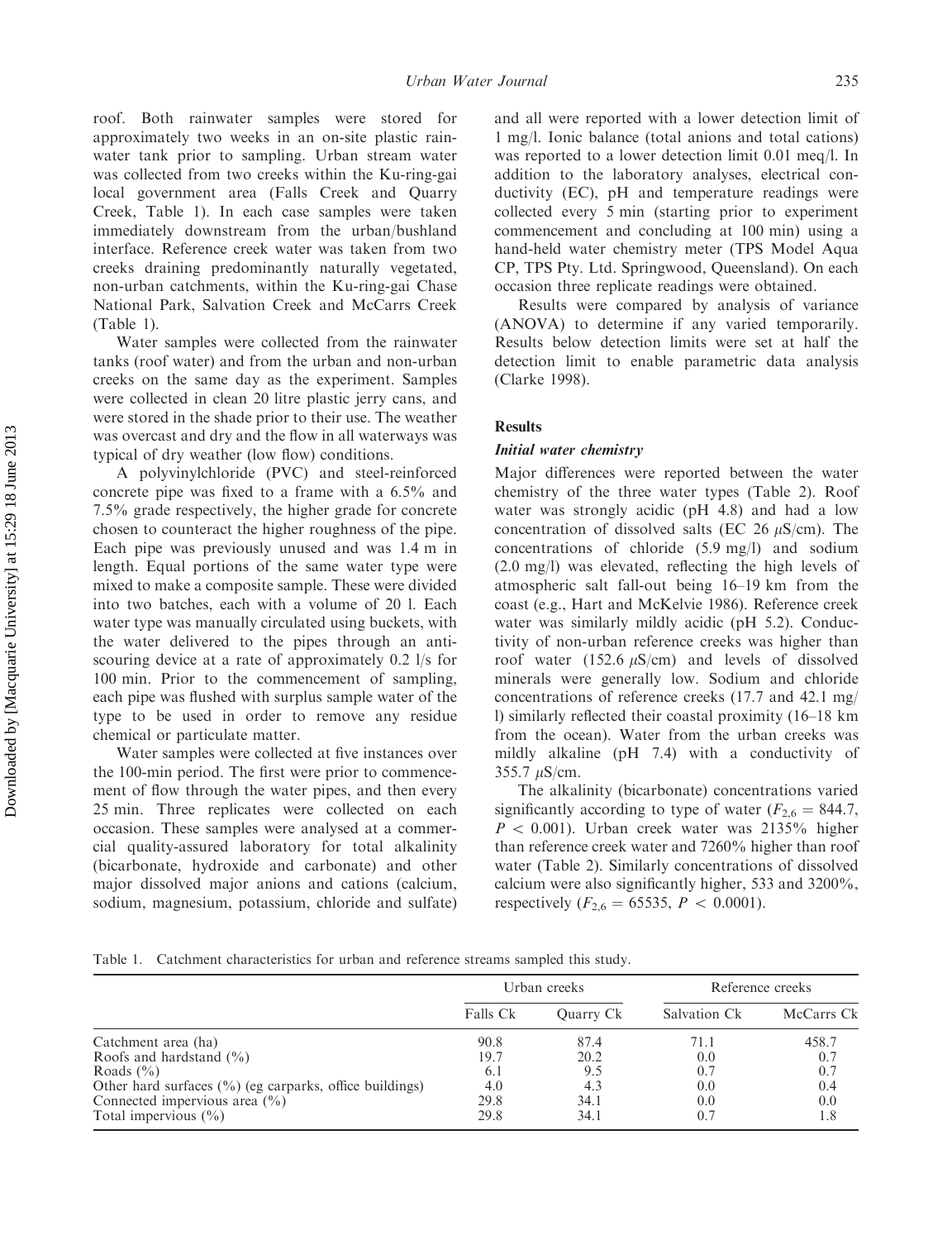|                                            | Roof water     |                  |           |        | Reference creek |                | Urban creek |                |                   |
|--------------------------------------------|----------------|------------------|-----------|--------|-----------------|----------------|-------------|----------------|-------------------|
|                                            | After 100 min. |                  |           |        |                 | After 100 min. |             | After 100 min. |                   |
| Units                                      | Before         | PVC pipe         | Con. pipe | Before | PVC pipe        | Con. pipe      | Before      | PVC pipe       | Con. pipe         |
| K $(mg/l)$                                 | 0.5            | 0.5              | $4.0^3$   | 1.3    | $1.0$ ns        | $4.0^{3}$      | 3.0         | 3.0            | $6.0^3$           |
| Total alkalinity<br>(bicarbonate) $(mg/l)$ | 0.5            | 4.0 <sup>1</sup> | $17.3^3$  | 1.7    | $3.0$ ns        | $14.3^{3}$     | 36.3        | $40.0^3$       | 41.7 <sup>3</sup> |
| $Ca \ (mg/l)$                              | 0.5            | $1.0^2$          | $3.7^{3}$ | 3.0    | 3.0             | $6.0^3$        | 16.0        | $17.7^2$       | $18.3^2$          |
| Na $(mg/l)$                                | 2.0            | 2.0              | $4.0^3$   | 17.7   | $18.7$ ns       | $19.0^{\circ}$ | 36.3        | $38.0^1$       | $37.0$ ns         |
| $EC (\mu S/cm)$                            | 26.0           | $27.1^{3}$       | $56.2^3$  | 152.6  | 151.7           | $177.0^3$      | 355.7       | $358.0^3$      | $353.0^3$         |
| $pH$ ( $pH$ units)                         | 4.8            | $6.4^{3}$        | $7.9^3$   | 5.2    | $7.1^3$         | $7.7^{3}$      | 7.4         | $7.9^3$        | $8.0^3$           |
| $Cl$ (mg/l)                                | 5.9            | $6.6$ ns         | $7.4$ ns  | 42.1   | $43.3$ ns       | $42.8$ ns      | 74.0        | 75.7 ns        | $76.3^{\circ}$    |
| $SO_4$ (mg/l)                              | 1.0            | $1.7$ ns         | $2.0^3$   | 8.0    | 8.0             | 8.0            | 19.7        | $20.0$ ns      | $21.0^3$          |
| $Mg$ (mg/l)                                | 0.5            | 0.5              | 0.5       | 3.0    | 2.7             | 2.0            | 6.0         | 6              | 6                 |
| Total anions $(meq/l)$                     | 0.2            | $0.3^2$          | $0.6^3$   | 1.4    | 1.4             | $1.6^3$        | 3.2         | $3.4^{3}$      | $3.4^{3}$         |
| Total cations (meg/l)                      | 0.1            | $0.2^3$          | $0.5^3$   | 1.2    | 1.2             | $1.4^{3}$      | 2.9         | $3.1^{3}$      | $3.1^{3}$         |

Table 2. Mean concentration of water chemistry attributes before and after 100 min of recirculation through either a PVC or concrete pipe. The resulting level is bolded where a statistical increase was detected after the 100-min test.

ANOVA results: df = 10 (EC and pH; df = 42), ns,  $P > 0.05$ ; <sup>1</sup>0.01 <  $P < 0.05$ ; <sup>2</sup>0.001 <  $P < 0.01$ ; <sup>3</sup> $P < 0.001$ .

The ionic proportions of roof water were very similar to that found in non-urban reference creek water. Urban water was dominated by sodium and chloride ions, but calcium and bicarbonate were the sub-dominant anion and cation. Reference creek water, when exposed to concrete pipe in the experiment for 100 min, had similar ionic proportions to urban water with sub-dominance of calcium and bicarbonate ions.

### Impact of the pipes

During the experiment, the pH in all water types and both pipe materials increased highly significantly over the 100-min period (Table 2, Figure 1). This rise in pH was largest for roof water and reference creek water.

The concrete pipe was associated with the largest changes in pH (Figure 1). It was greatest for the samples of rainwater and reference creek water. Although the pH of each water-type was different at the outset of the experiment (4.8–7.4), it was similar after 100 min circulation through the concrete pipe  $(7.7–8.0)$ .

Total alkalinity (bicarbonate) levels also increased after the experiment with the concrete pipe: roof water (3360% increase), reference creek (741% increase) and urban water (14% increase) (Figure 2). Calcium concentrations also displayed large and highly significant increases for all water types exposed to concrete: roof water (640% increase), reference creek (100% increase) samples and urban (15% increase) (Table 2, Figure 3). The increase in potassium concentrations was also highly significant, increasing between 100 and 700%, in all water types exposed to the concrete pipe (Figure 4). PVC pipes did not result in an increase in potassium (Table 2).



Figure 1. Mean pH levels of water samples measured every 5 min over 100 min.

The total anion and cation levels in all three water types increased after each 100-min experiment in PVC and concrete pipes (Table 2). Urban water resulted in the lowest increases (anions: 4.3% PVC and 6.2% concrete; cations: 5.4% PVC and 6.5% concrete). Reference creek water had moderate increases (anions: 5.1% PVC and 11.5% concrete; cations: 5% PVC and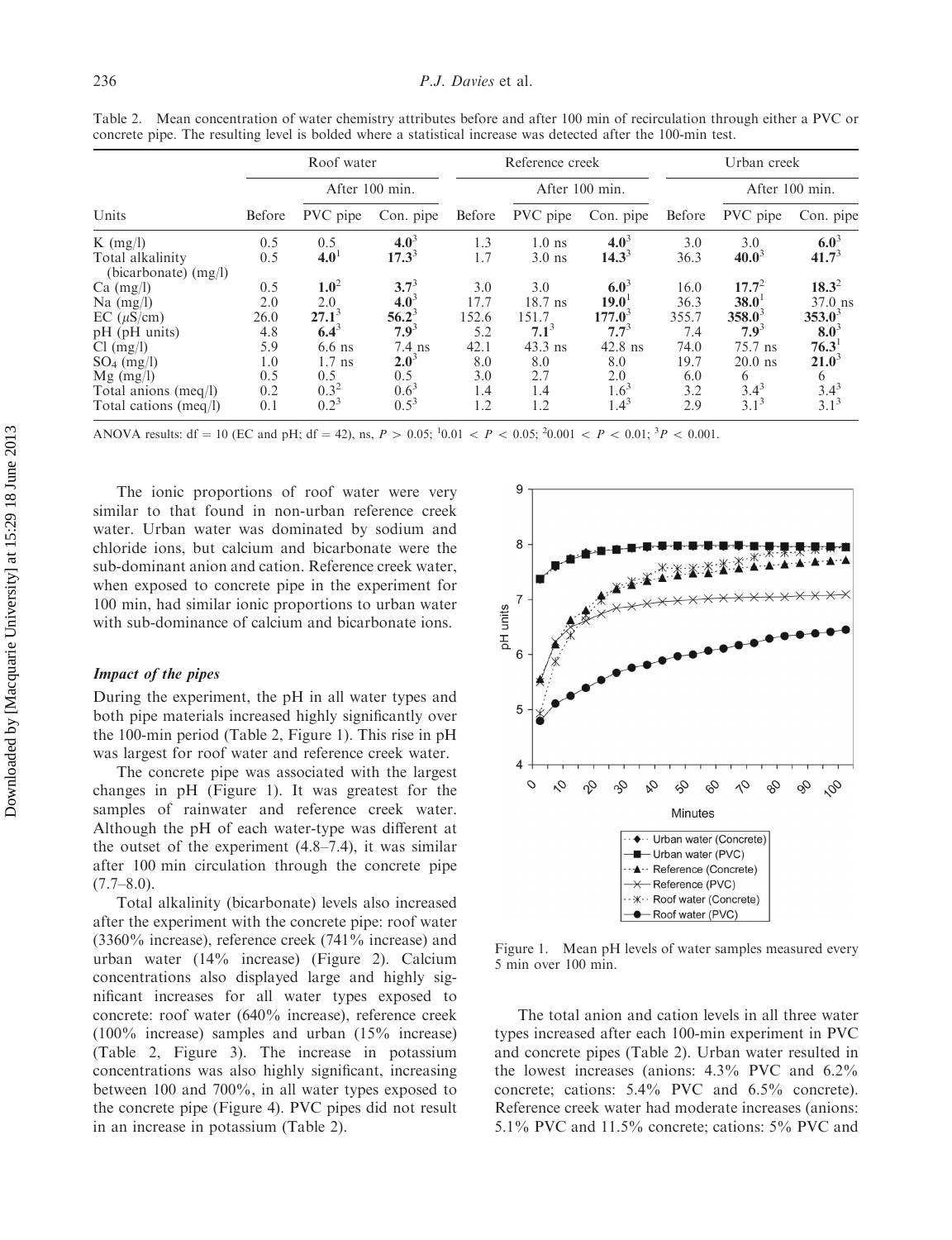

Figure 2. Mean total alkalinity (bicarbonate) levels of water samples measured every 25 min over 100 min.



Figure 3. Mean potassium levels of water samples measured every 25 min over 100 min.

15.2% concrete). The largest increases were recorded in roof water (anions: 158% PVC and 337% concrete; cations 170% PVC and concrete 460%).

### **Discussion**

Results from the current study provide support for the idea that concrete drainage materials and their



Figure 4. Mean calcium levels of water samples measured every 25 min over 100 min.

widespread use as construction materials, has an influence on the water chemistry of urban streams. The largest rises in pH, EC and several major anions and cation concentrations was recorded when acidic and mineral-poor water was circulated through a concrete pipe. The increase was greatest for rainwater, lowest for urban creek water and was intermediate for reference creek water.

As the water was circulating through the pipe gasses would have been expelled from the water influencing the chemistry. This was notable in the PVC pipe as reflected by an increase in pH, most likely attributed to a release of carbon dioxide. Such change would have also occurred in the concrete pipe, however the impact of the dissolution of concrete would seem to have had a greater influence.

#### Material degradation

The process of carbonation is a major factor in the degradation of concrete. It is the result of chemical reactions between carbon dioxide and concrete hydrates, such as calcium hydroxide  $(Ca(OH))<sub>2</sub>$  or portlandite) and calcium silicate hydrates (CSH) producing calcium carbonate  $(CaCO<sub>3</sub>)$  and water. The mechanism is well described and understood in material science literature (Clifton 1993). A number of factors have been classified affecting the chemical attack of concrete including: acidic attack, alkaline attack, carbonation, chloride attach, leaching and sulphate attack (ACI 1982). In urban areas and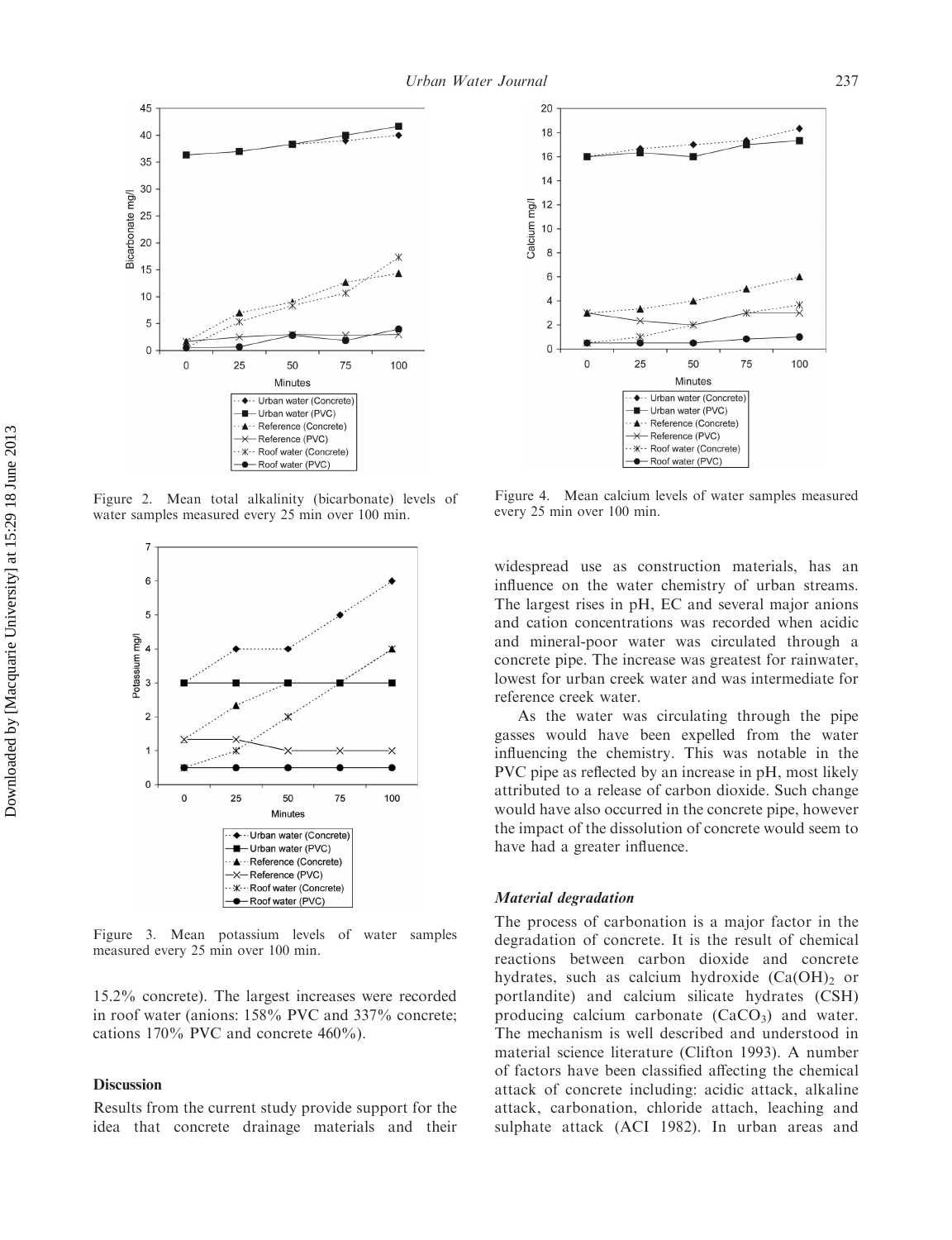where cementatious pipes are used to convey stormwater, it is likely that the acidic attack associated with the lower pH of rainfall is reacting with the alkaline hydration products of cement resulting in calcium salts (Zivica and Bajza 2001) as well as other changes to water chemistry. This process is evident in this experiment as demonstrated by the rise in pH and the elevation of alkalinity (bicarbonate), calcium and potassium concentrations (Figure 4).

#### In transport processes

A change in water chemistry can in part be attributed to the circulation of water resulting in aeration and a slight increase in temperature. This processes results in the release of  $CO<sub>2</sub>$  from solution in the water in turn shifting the pH towards neutral (pH 7). Figure 1 shows the pH increases for all samples, for both the PVC and concrete pipes. Roof water recirculating through the PVC pipe was the only treatment not to reach pH 7. When these water types were exposed through the concrete pipe, the pH continues to increase towards 8. This additional change is most likely attributed to a high amount of dissolved calcium and bicarbonate ions in the sample as it previously was subject to the chemical changes from the urban drainage system and environs. Changes in water chemistry from the urban water sample through the concrete pipes were minimal. It is suggested that the water has already been modified by contact with concrete materials that are typically from the pipe drainage network as well as from urban concrete surface materials such as kerb and gutters, driveways and carparks.

The experimental exposure of roof water and reference creek water to the concrete pipe led to a change in water chemistry that exceeded the pH and potassium levels recorded in urban creeks (prior to pipe exposure) (Table 2). The ionic proportions of reference creek water, after 100 min exposure to concrete, were similar to those found in urban water samples. The reference creek samples (following concrete exposure) had higher relative concentrations of Ca and  $HCO<sub>3</sub>$  ions than were found in roof water or reference creek samples.

#### Base line water chemistry

Ku-ring-gai's urban waterways are known to be of average to poor ecosystem health with degraded macroinvertebrate communities and elevated pH, alkalinity and EC levels (Wright et al. 2007, Davies et al. 2010). The current study also observed that pH, EC and major ionic constituents (major anions and cations) were clearly different at urban streams

compared to non-urban reference streams. Within the study area natural or reference streams were mildly to strongly acidic while urban sites ranged from mildly acidic to slightly alkaline. The reference streams had a much lower level of dissolved salts and minerals, with much lower EC (mean  $180-230 \mu S/cm$ ) and lower levels of many major anions and cations, such as total alkalinity (bicarbonate) levels of 1–8 mg/ l in reference streams compared to 30 –125 in urban streams (Table 2 and Figure 1). The major ionic proportions of roof water and reference creek water were relatively impoverished in calcium and bicarbonate compared to urban creeks. After roof and reference creek water were exposure to a concrete pipe, the relative proportions of calcium and bicarbonate rose, and became similar to that found in urban streams.

#### Implications

At a catchment scale the results suggest that concrete pipes, as a conduit for stormwater, have a greater effect on water chemistry than PVC pipes for certain chemical attributes. The concrete pipe that was used in the experiment was new and therefore had a greater exposure to concrete when compared to an older pipe where the aggregates are visible. This suggests that as the pipe is degraded over time the extent of change may be less.

A relationship was also evident between time of contact and changes to water chemistry for some attributes, particularly for the rainwater sample. This points towards differing rates of change as a function of the chemistry of water either through its contact with the pipe and or the concentration of dissolved gases.

The sampling design used in this study (20 l of water at 0.2 l/s over 1.4 m of pipe for 100 min) represents flow lengths of approximately 84 m. This is 17% of the average flow length within a typical catchment in the Ku-ring-gai Council LGA. As such, the study results may be viewed as conservative. As water from the urban creeks had been conveyed through concrete pipes and gutters prior to collection, it is of little surprise that the chemistry of this water did not change a lot during the pipe experiments as it had previously been subject to the influence of concrete and associated dissolution of calcium ions.

From a catchment perspective, the causal factors contributing to degradation in urban stream health are complex and have tended to focus on land use, with catchment imperviousness identified as one of the most influential factors affecting the degradation of urban streams and their biota (e.g., Arnold and Gibbons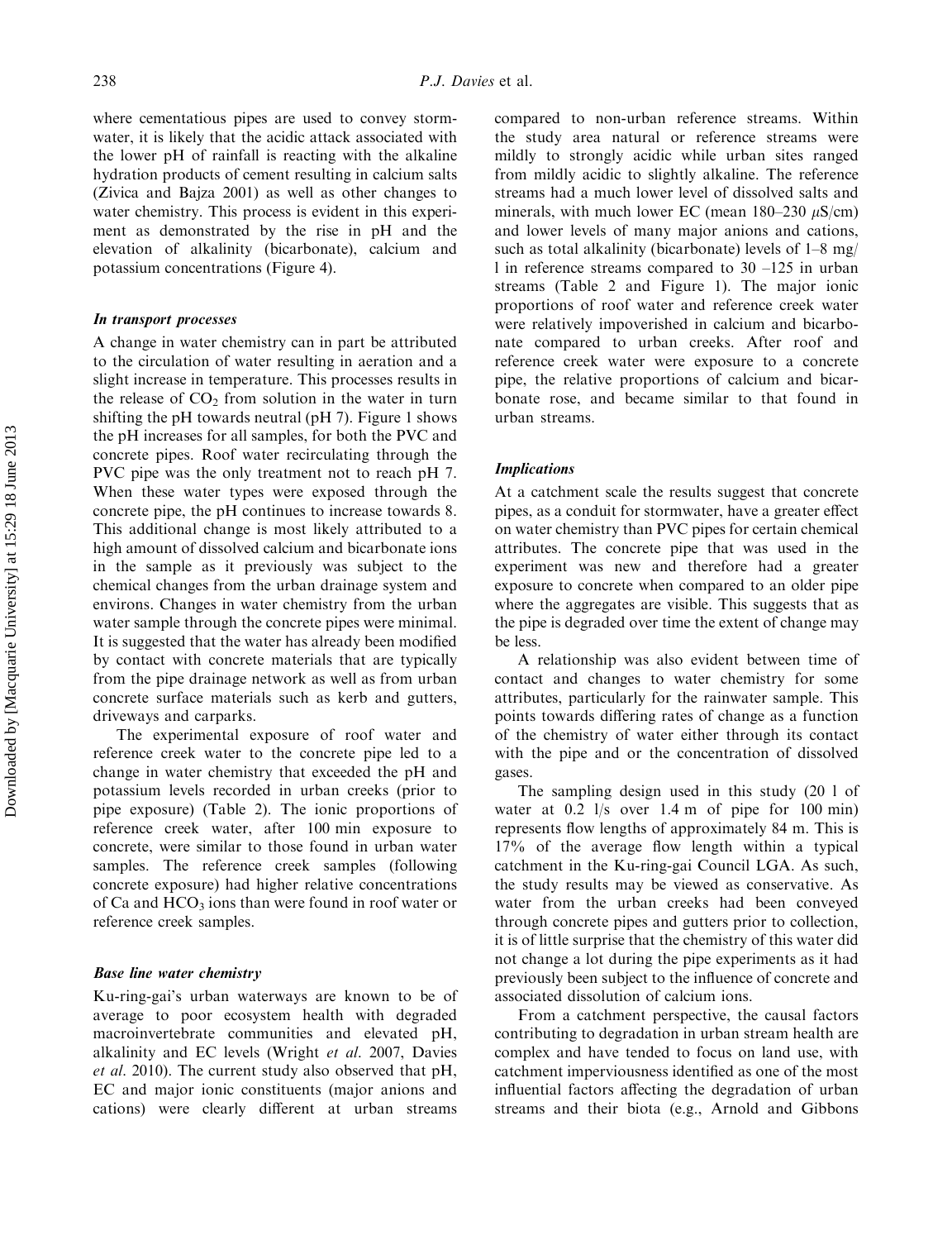1996). While other researchers, such as Ladson et al. (2006), have identified major factors that contribute to urban waterway health (including: biology; geology; in-stream habitat; hydrology; hydraulics; water quality; sediment quality; riparian habitat; and continuity and barriers), this work suggests that materials used as part of the drainage conveyance system should be given further consideration. In this context, it is necessary to not only consider build-up and subsequent wash-off pollutants within an urban setting but also to examine the impact of the deterioration of materials within the urban fabric. This incorporates the drainage network, roads, driveways, buildings and other structure. Such consideration would follow in the same way that geology and soil chemistry influence physical and chemical changes within the environment.

From a water quality perspective, the results clearly identify significant changes in aquatic chemistry. Hydraulically, stormwater pipes usually play the major role in urban areas for stormwater conveyance. The results of this study also point towards the use of concrete stormwater and drainage materials as a potentially important human modification of urban catchment geology and water chemistry. Concrete drainage materials provide an unnatural source of ionic compounds (particularly calcium and bicarbonate) that leach into urban waters. The ionic proportions of both non-urban reference creeks and rainfall (from roof water samples) in this study were ionically very similar and both reflect the importance of atmospheric derived ions, with sodium and chloride being the dominant ions. Both the roof water and reference creeks had very low relative concentrations of calcium and bicarbonate. Urban waters had a different ionic composition and although sodium and chloride were still the dominant anion and cation, calcium and bicarbonate were the next most dominant anions and cations. According to the review of Australian inland waters, the concrete drainage material has created an unnatural ''urban geological'' signature or source of ions (Hart and McKelvie 1986).

Such modification of water ionic proportions has major implications for the ecology of urban waterways. For example, an extensive continental-scale study of benthic diatoms of US rivers (Patapova and Charles 2003) revealed the importance of the chemical ionic proportions to freshwater diatom communities. Patapova and Charles identified that calcium and bicarbonate were the two of the most influential ions to species assemblages in diatom communities. Other literature also supports that pH, EC and major anions and cation levels can have a strong influence on the

base levels of aquatic ecosystem food chains. For example, algal diatoms are a major source of food and energy in flowing waters and have been found to be strongly influenced by pH, salinity and other environmental factors (e.g., Lowe 1974, Hirst et al. 2004, Chessman et al. 2007). Changes in water chemistry that recorded in this study are likely to influence algal diatoms communities in urban streams, with flow-on effects to other elements of the aquatic ecosystem (such as; bacteria, fungi, invertebrates, zooplankton and fish).

While this study was based within the Ku-ring-gai LGA and its immediate surrounds, the results have broader implications. From the data it can be argued that in locations where the receiving environments are naturally acidic, they are more likely to experience significant changes to water chemistry if concrete materials are used conveyance of rainfall and runoff.

If protecting the environmental condition of waterways is a primary objective of an urban design or drainage program, greater consideration should be given to materials used in construction and operation of hydraulic systems and generally within the catchment. While this study has not sought to understand the implications of the ionic and chemistry difference that may arise from the use of concrete or PVC pipes, it is foreseeable that it would impact biota within an otherwise calcium and bicarbonate limited and acidic environment.

### Conclusion

The results indicate that concrete pipes have a significant impact on water chemistry on rain water and water taken from a natural stream. This was most notable in terms of pH, EC, bicarbonate levels and concentrations of potassium and calcium. Aeration of water was also a factor that leads to a change in water chemistry. This was notable in the change to the water circulating through the PVC pipes and would have also been present in the concrete pipe though was overshadowed by other chemical changes from the concrete. Water from urban creeks reported the least change, though noting their cation, anion and pH levels were elevated from the outset from previous exposure. The research suggests that where creeks are naturally acidic and with naturally low calcium and bicarbonate levels, the use of concrete as part of the urban drainage system will impact on water chemistry. This points to yet another dimension for engineers and ecologists to consider when implementing water sensitive urban design or low impact developments.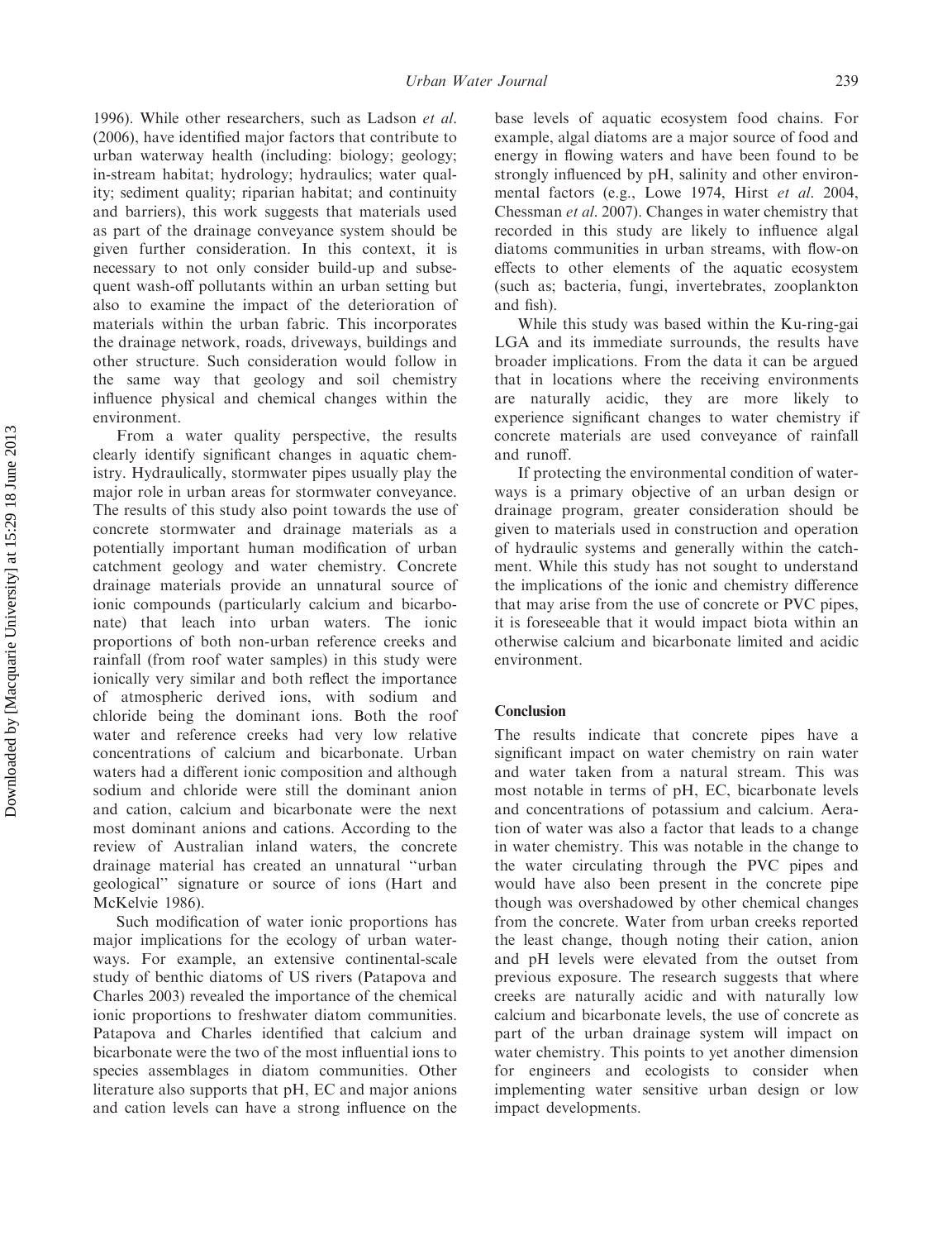#### References

- American Concrete Institute (ACI), 1982. Report of ACI Committee. Detroit, MI.
- Aplin, G., 2002. Australians and their environment. 2nd ed. Oxford: Oxford University Press.
- Australian and New Zealand Environment and Conservation Council (ANZECC) and Agriculture and Resource Management Council of Australia and New Zealand (ARMCANZ), 2000. Australian and New Zealand guidelines for fresh and marine water quality. Australian and New Zealand Environment and Conservation Council, Canberra.
- Australian Bureau of Statistics (ABS), 2007. 2006 Census Community Profile series Ku-ring-gai (A) LGA 14500. Basic Community data, data cube: Excel spreadsheet Catalogue No. 2001.0 Table B01, [http://www.censusdata.](http://www.censusdata.abs.gov.au) [abs.gov.au,](http://www.censusdata.abs.gov.au) viewed 23 July 2009.
- Austroads, 2003. Guidelines for treatment of stormwater runoff from the road infrastructure. Publication number AP-R232.03, Prepared by Parsons Brinckerhoff & Ecological Engineering Pty Ltd. Sydney.
- Arnold, C.L. and Gibbons, C.J., 1996. Impervious surface coverage: the emergence of a key environmental indicator. Journal of the American Planning Association, 62 (2), 243–258.
- Ball, J.E., Jenks, R., and Aubourg, D., 1998. An assessment of the availability of pollutant constituents on road surfaces. The Science of the Total Environment, 209 (2-3), 243–254.
- Bridgman, H.A., 1992. Evaluating rainwater contamination and sources in Southeast Australia using factor analysis. Atmospheric Environment, 26A (13), 2401– 2412.
- Chessman, B., Newall, P., Gell, P., and Bate, N., 2007. Development of diatom-based tools for assessing stream water quality in south-eastern Australia: A new specieslevel biotic index. Hydrobiologia, 58 (6), 542–557.
- Clarke, J.U., 1998. Evaluation of censored data methods to allow statistical comparisons among very small samples with below detection limit observations. Environmental Science and Technology, 32 (1), 177-183.
- Clifton, J.R., 1993. Predicting the service life of concrete. Material Journal, 90 (6), 611–617.
- Conway, T.M., 2007. Impervious surface as an indicator of pH and specific conductance in the urbanizing coastal zone of New Jersey, USA. Journal of Environmental Management, 85 (2), 308–316.
- Davies, P.J., Wright, I.J., Jonasson, O.J., and Findlay, S.J., 2009. Effects of concrete and PVC pipes on water chemistry. In: Proceedings of the 6th International Water Sensitive Urban Design Conference and Hydropolis #3, Perth, 5–8 May 2009.
- Drapper, D., Tomlinson, R., and Williams, P., 2000. Pollutant concentrations in road runoff: Southeast Queensland case study. Journal of Environmental Engineering, 126 (4), 313–320.
- Dunne, T. and Leopold, L.B., 1978. Water in environmental planning. New York: W.H. Freeman and Company.
- Garnaud, S., Mouchel, J.M., Chebbo, G., and Thevenot, D.R., 1999. Heavy metal concentrations in dry and wet atmospheric deposits in Paris district: comparison with urban run-off. The Science of the Total Environment, 235  $(1-3)$ , 235–245.
- Grimm, N.B., Faeth, S.H., Golubiewski, N.E., Redman, C.L., Wu, J., Bai, X., and Briggs, J.M., 2008. Global change and the ecology of cities. Science, 319 (5864), 756–760.
- Hall, M.J. and Ellis, J.B., 1985. Water quality problems of urban areas. GeoJournal, 11 (3), 265–275.
- Hart, B.T. and McKelvie, I.D., 1986. Chemical limnology in Australia. In: Williams, W.D. and De Deckker, P., editors. Limnology in Australia. Melbourne: Australian Society for Limnology, CSIRO.
- Hatt, B.E., Fletcher, T.D., Walsh, C.J., and Taylor, S.L., 2004. The influence of urban density and drainage infrastructure on the concentrations and loads of pollutants in small streams. Environmental Management, 34 (1), 112–124.
- Herbert, C. and Helby, R., 1980. A guide to the Sydney Basin. Sydney: New South Wales Department of Mineral Resources.
- Hirst, H., Chaud, F., Delabie, C., Jütner, I., and Ormerod, S.J., 2004. Assessing the short-term response of stream diatoms to acidity using inter-basin transplantations and chemical diffusing substrates. Freshwater Biology, 49 (8), 1072–1088.
- Klein, R.D., 1979. Urbanization and stream quality impairment. Journal of the American Water Resources Association, 15 (4), 948–963.
- Ladson, A.R., Walsh, C.J., and Fletcher, T.D., 2006. Improving stream health in urban areas by reducing runoff frequency from impervious surfaces. Australian Journal of Water Resources, 10 (1), 23–32.
- Lawrence, I. and Breen, P.F., 2003. Chapter 2 Stormwater pollutant processes and pathways. In: Wong, T., editor. Australian runoff quality. Crows Nest, Australia: Australian Institute of Engineers.
- Leung, C. and Jiao, J.J., 2006. Change of groundwater chemistry from 1896 to present in the Mid-Levels area, Hong Kong. Environmental Geology, 49 (7), 946– 959.
- Lowe, R.L., 1974. Environmental requirements and pollution tolerance of freshwater diatoms. Cincinnati, OH: USEPA.
- McKay, J. and Moeller, A., 2002. Are mandatory regulations required for water quality in Australia? Water Policy, 4 (2), 95–118.
- Meyer, J.L., Paul, M.J., and Taulbee, W.K., 2005. Stream ecosystem function in urbanizing landscapes. Journal of the North American Benthological Society, 24 (3), 602– 612.
- NSW Department of Mineral Resources, 1983. Sydney, Australia 1:100 000. Geological series sheet 9130 (edition 1). Geological Survey of NSW, NSW Department of Mineral Resources, Sydney.
- Potapova, M. and Charles, D.F., 2003. Distribution of benthic diatoms in U.S. rivers in relation to conductivity and ionic composition. Freshwater Biology, 48, 1311– 1328.
- Sartor, J.D. and Boyd, G.B., 1972. Water pollution aspects of street surface contaminants. Report No. EPA-R2-72/ 081. Washington, DC: US Environmental Protection Agency.
- Schueler, T.R., 1987. Controlling Urban Runoff: A Practical Manual for Planning and Designing Urban BMPs. Washington, DC: Metropolitan Washington Council of Governments.